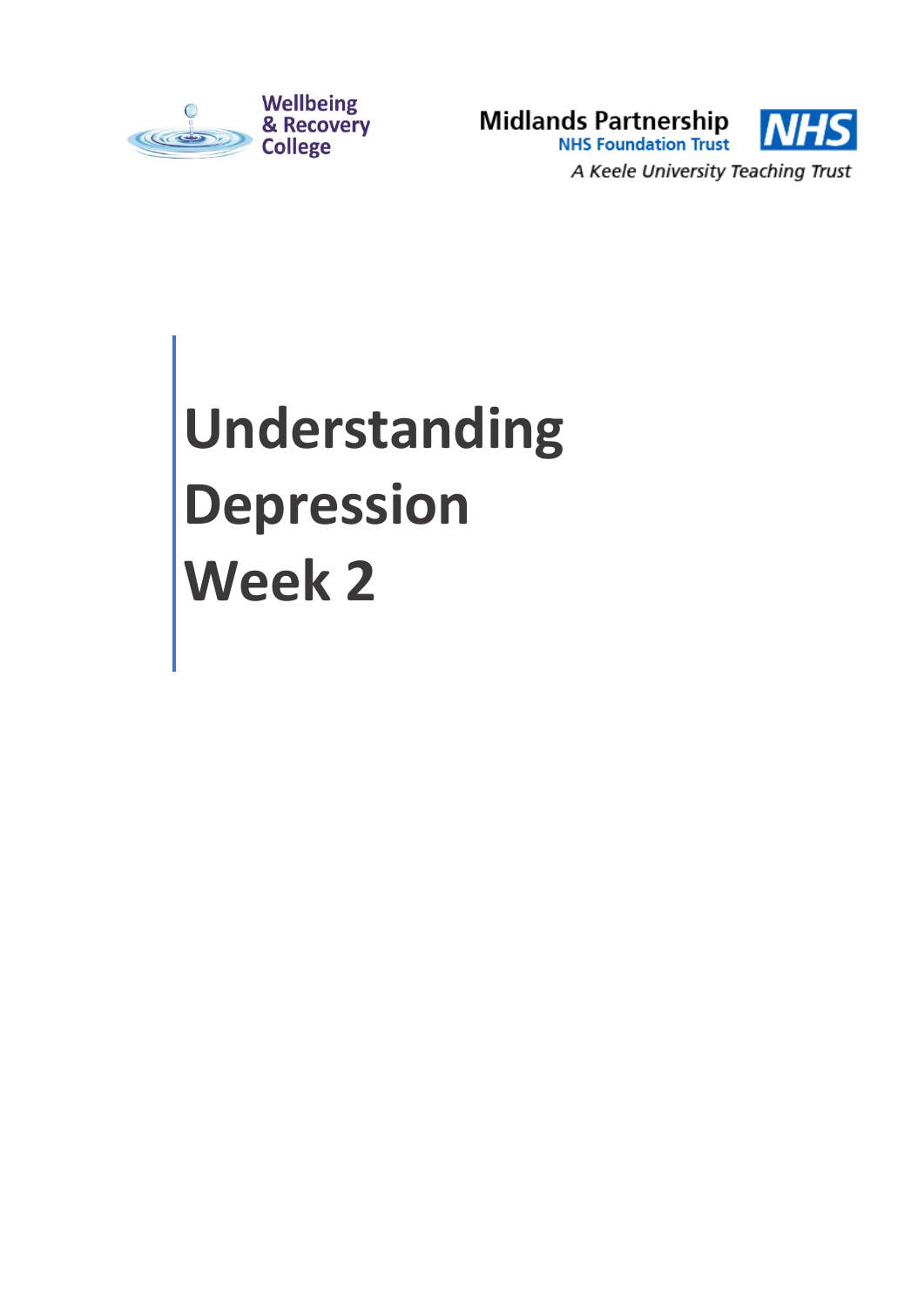## **1.0) What Causes Depression?**

The question of what causes depression is often asked and it's a topic that is still not fully understood. Research dedicated to the field of depression indicates that there is no one definitive cause; however, there are aspects of life that influence a person's likelihood of developing depression. What scientists do know is that there are environmental, psychological, genetic and biological factors<sup>1</sup>.

There are no certainties that these aspects of life will determine whether a person will or won't develop depression, but these factors indicate the potential; it is for this reason, that the likelihood of developing depression is referred to as a person's 'depression vulnerability' (see N.B below).

#### **1.1) Depression Vulnerability Diagram**

1



NB 'Depression vulnerability' describes the likelihood someone will develop depression, based on, but not determined by, environmental, psychological, genetic and biological factors.

<sup>&</sup>lt;sup>1</sup> [Woo-kyoung Ahn,](https://www.ncbi.nlm.nih.gov/pubmed/?term=Ahn%20Wk%5BAuthor%5D&cauthor=true&cauthor_uid=20411158)[Caroline C. Proctor](https://www.ncbi.nlm.nih.gov/pubmed/?term=Proctor%20CC%5BAuthor%5D&cauthor=true&cauthor_uid=20411158) and [Elizabeth H. Flanagan](https://www.ncbi.nlm.nih.gov/pubmed/?term=Flanagan%20EH%5BAuthor%5D&cauthor=true&cauthor_uid=20411158)<sup>;</sup> 'Mental Health Clinicians' Beliefs About the Biological, Psychological, and Environmental Bases of Mental Disorders, April 20th 2010, viewed at: <https://www.ncbi.nlm.nih.gov/pmc/articles/PMC2857376/>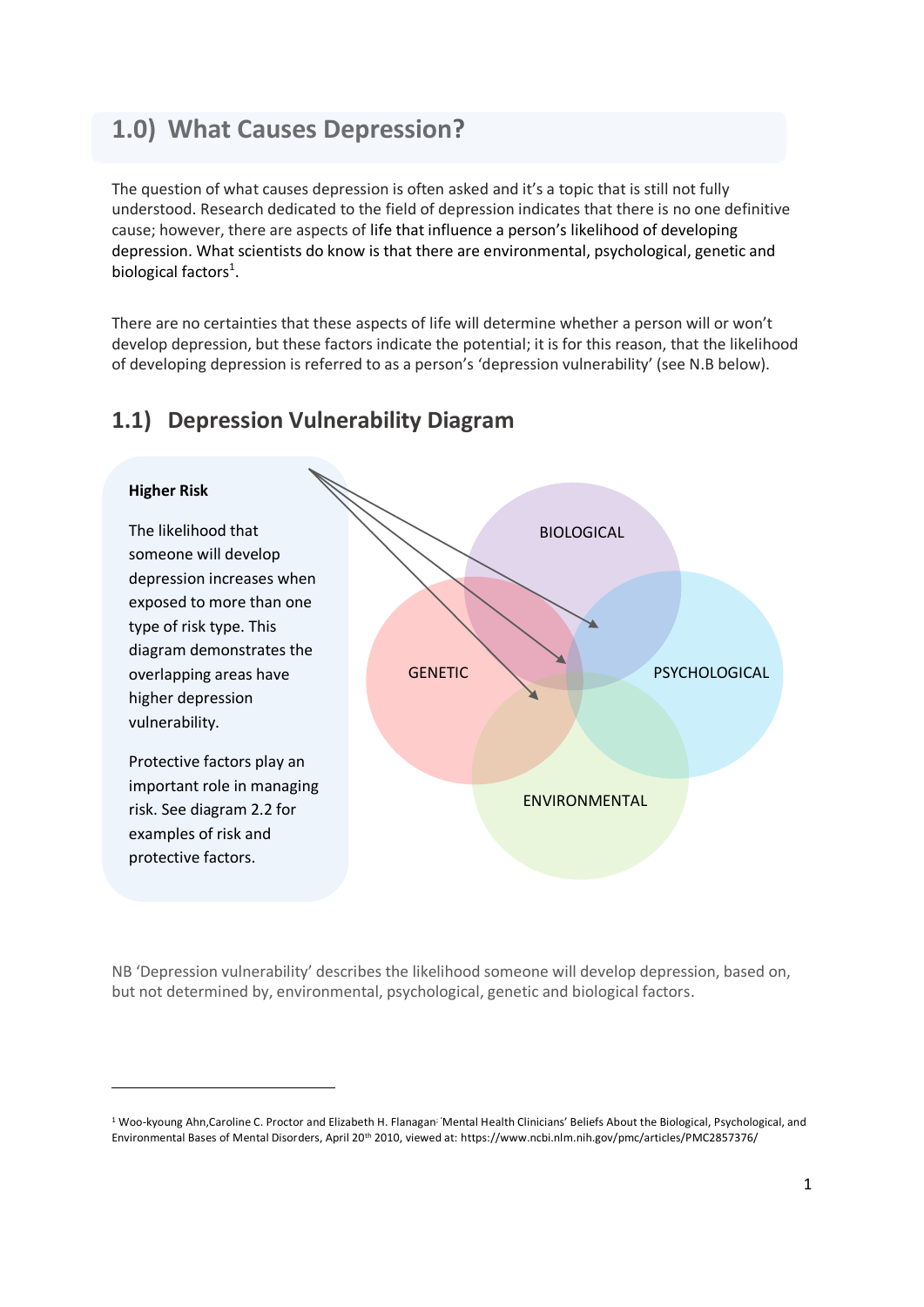- Being Male
- Calm and relaxation
- Healthy lifestyles
- Exercise
- Good nutrition
- Good health/health management
- Age appropriate physical development

#### **1.2) Risk and Protective Factors**

- No prior family history of mental illness
- Genetic makeup that promotes a healthy balance of the body's mood regulating chemicals (see pgs. 5-6)
- Genes with protective personality traits such as agreeableness and emotional stability
- Social inclusion
- Stable home environment
- Healthy relationships
- Support networks
- Secure economy
- Supportive parents/caregivers
- Low ration of children to caregivers
- Access to job opportunities
- Good problem-solving skills
- Temperament: openness, trust, acceptance, stress coping
- Communication and selfregulation skills
- Self-belief/hope
- A sense of control/ achievement/ purpose
- Health strategies



# **Biological**

- Stress
- Mental/physical illness
- Vitamin D deficiency
- Medication side effects
- Aging brains
- Hormone changes
- Apathy

RISK FACTORS

**RISK FACTORS** 

- Exposure to toxins
- Substance misuse
- Alcohol

## **Genetics**

- Close family members with depression
- Early childhood depression
- Repeated episodes of depression
- **•** History of severe depression
- Stressful environment
- Genetic makeup that increases vulnerability to depression (see page 6 for more information)

# Environmental

n n

- Trauma/abuse within communities
- Family dysfunction
- Wounded family e.g. loss, illness, homelessness
- Community stress such as inequality/poverty/lack of job opportunities/ poor access to services
- Everyday life events that cause chronic stress



# Psychological

- **•** Temperament: neuroticism, rumination, stress vulnerability, impulsivity<br>impulsivity
- **•** Trauma or abuse
- Low self esteem
- Negative thinking
- **Loneliness**
- A sense of not fitting in
- $\overline{2}$  Poor social skills e.g. aggressive, passive or withdrawn

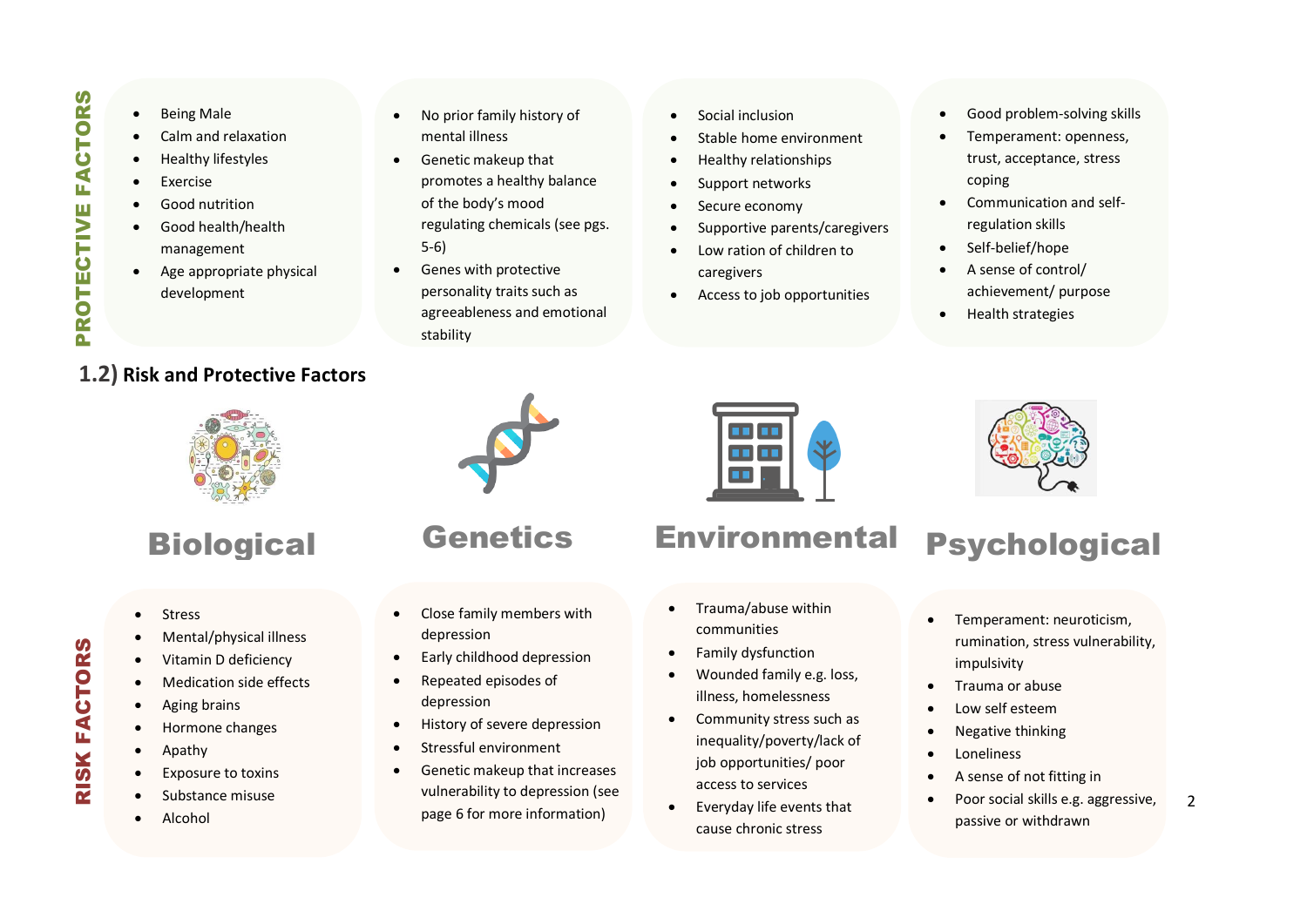### **1.3) Risk factors continued….**



## Biological

There are many aspects of the human body that influence how we experience emotion. The brain is at the centre of biological functions that govern bodily functions. Like genetics, this field covers vast and complex research and if you are interested in learning more, there are research papers readily available online that provide in-depth information. In this section, the focus will be on the chemical's dopamine, serotonin and oxytocin that are linked to depression.

Hormones drive large scales changes within the body and regulate all of our unconscious systems such as breathing, heart rate, sleep cycles and digestion. Hormonal changes also drive fluctuations in mood and behaviour by influencing the production of chemicals such as serotonin, often referred to as the brain's 'happy chemical'. An example of this process is easily observed during puberty; the body experiences a surge in hormones resulting in teenagers experiencing mood swings. This is due to chemical changes in the body. The next sections look at the chemicals linked to depression, their function and their influence.

#### **Dopamine**

 $NH<sub>2</sub>$ 

Function: dopamine has many functions and is mainly associated with reward, motivation, memory, attention and regulating body movement. When released in large enough quantities, people will experience pleasure and motivation to repeat the behaviour

Impact of low levels: lacking enthusiasm and decreased motivation<sup>2</sup>

#### **Oxytocin:**

1



Often referred to as the 'love hormone' because it is produced when cuddling up to a loved one or even stroking a pet. The influences of oxytocin are still uncertain. High levels can reduce stress and increase feelings of love and connectedness, but studies show that oxytocin can drive disconnection when experiencing high levels of stress.

Function: promotes bonding between a mother and new-born, influences social behaviour, social recognition and emotion.

Impact of low levels: Low levels of oxytocin are still not fully understood. However, the evidence shows a connection to altered social behaviour and increased depression<sup>3</sup>.



<sup>2</sup> Erica Julson (MS, RDN, CLT); '10 Best Ways to increase dopamine levels naturally', Health Line (evidence based), May 2018, viewed at: [https://www.healthline.com/nutrition/how](https://www.healthline.com/nutrition/how-to-increase-dopamine)[to-increase-dopamine](https://www.healthline.com/nutrition/how-to-increase-dopamine)

<sup>3</sup> You and Your Hormones, 'Oxytocin', March 2015, viewed at: https://www.yourhormones.info/hormones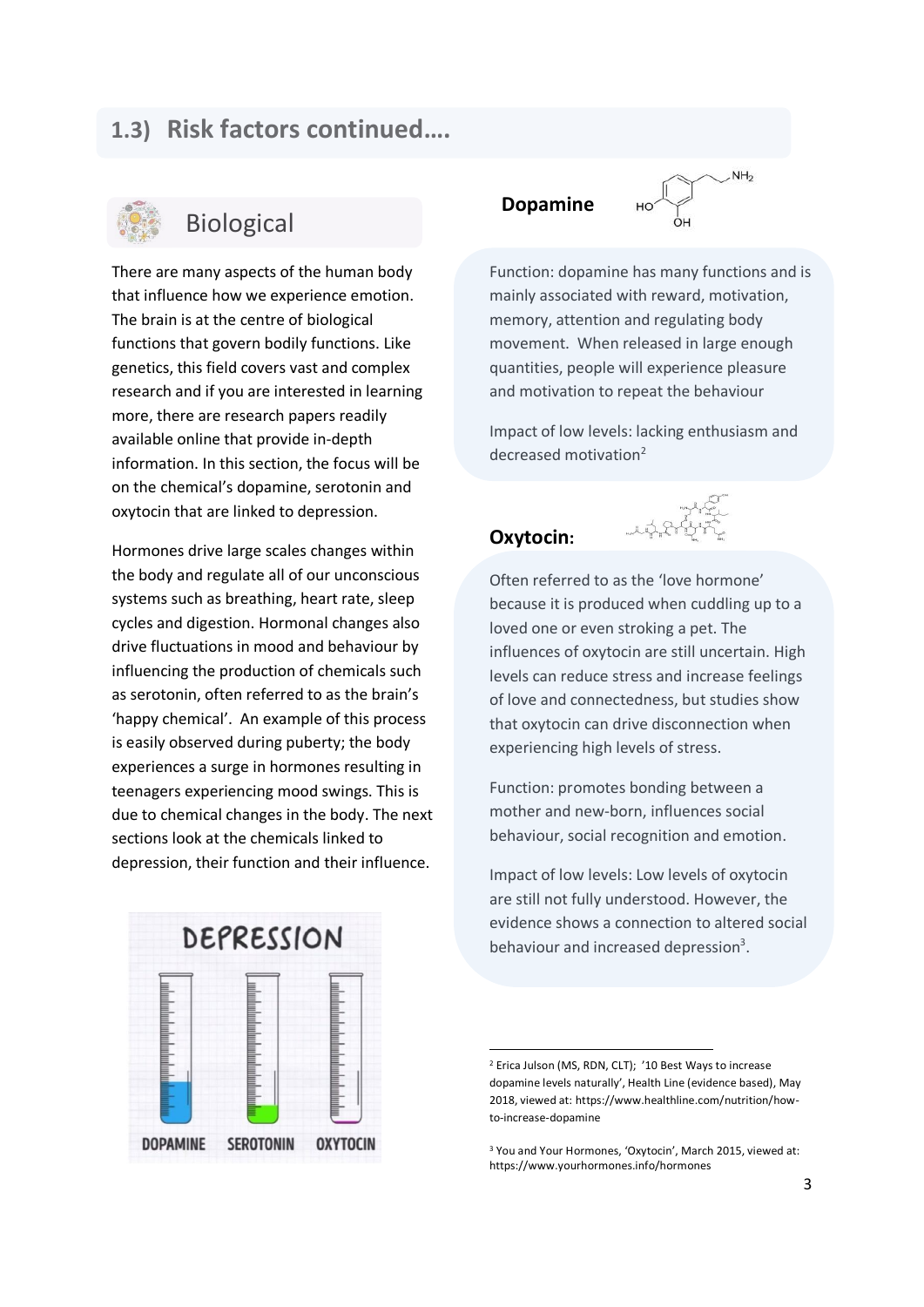

Serotonin plays an important role with mood and motor skills.

Function: in relation to emotions, serotonin is believed to regulate anxiety, happiness, and mood. It also regulates other chemicals linked to mood such as noradrenaline.

Impact of low levels: levels of noradrenaline drop and risk of depression increases<sup>4</sup>.

Types of depression with persistent chemical changes include: Bipolar disorder, Seasonal Affected Disorder (SAD), nutriant deficiencies such as vitamin D which has been linked to people with SAD, Dythimia and Post natal depression.

Biology is not a determining factor on whether someone will develop depression. There are many ways that chemical imbalances can be altered, such as medication, lifestyle and behavioural alterations.



-

## **Genetics**-

Various studies have linked 600 genetic factors to depression. In this course, the focus will be on landmark studies by Caspi, Sugden et al. (2003). This research has been cited thousands of times as a breakthrough in understanding depression. The paper confirmed that individuals who have the

presence of one or two copies of the short (5- HTT) gene were most likely to develop depression when experiencing stressful life events compared to individuals with two long copies, which were least likely. The results confirmed that two short copies of the gene increased a person's 'vulnerability to depression'<sup>5</sup> . Interestingly, people who carry two copies of the short gene were also shown to be least depressed when not faced with any life stresses. These results suggest that the presence of this gene leads a person to have a greater sensitivity to the environment rather than determining whether a person will develop depression i.e. without stress, these individuals are least likely to develop depression and in stressful circumstances, they are most likely.



#### Statistics:

Twin and family studies estimates that it's typically 40 % heritability for general depression and higher heritability estimates for very severe forms (Institute of Psychiatry, King's College London)

# **ENVIRONMENTAL**

Factors influencing depression are endless because what affects one person in a positive way, may impact another in an adverse way. There are no certain predictive elements in

1

<sup>4</sup> Annamarya Scaccia, medically reviewed by Debra Rose Wilson (PhD, MSN, RN, IBCLC, AHN-BC, CHT) 'Serotonin: What You Need to Know', Health Line, May 2018, viewed at:

https://www.healthline.com/health/mentalhealth/serotonin#functions

<sup>5</sup> Pezawas, Meyer-Lindenberg et al; '5-HTTLPR polymorphism impacts human cingulate-amygdala interactions: a genetic susceptibility mechanism for depression', Nature Neurosciencevolume 8, pages828–834 (2005).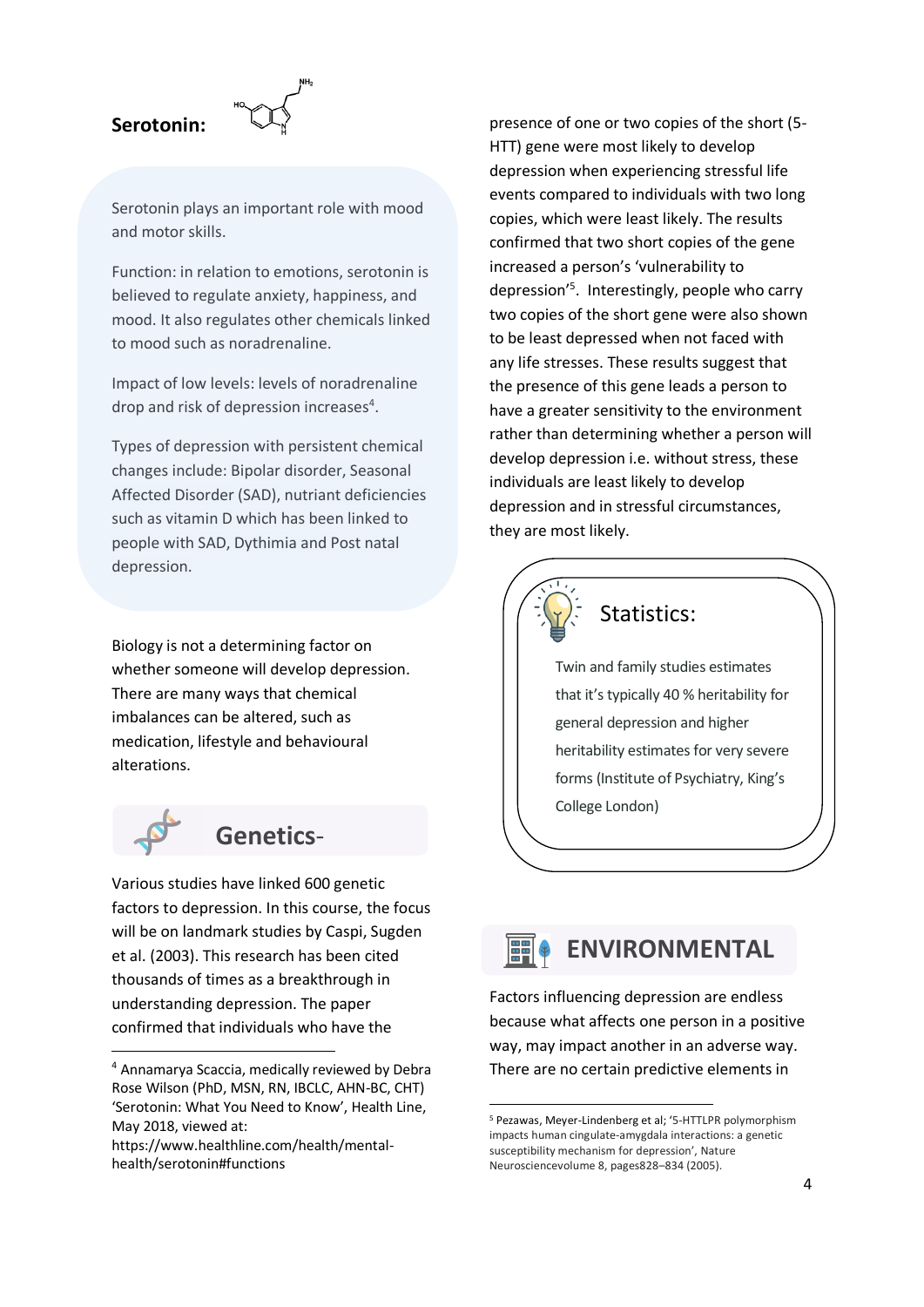our surroundings linked to depression but there are conditions that increase the likelihood of developing depression. The following section highlights some key influencers:

#### **Sleep Environment:**

Sleep is still a subject of great mystery but what is known is that the brain is very active during the night. In relation to depression, sleep can play an important role when it comes to stress. As highlighted in the genetics section, stress increases a person's risk of depression. When a person experiences stress, they release the stress chemical, cortisol amongst others and when we sleep, it's understood that this is the brain's 'housekeeping' time when these chemicals are rebalanced. Steps can be taken to improve sleep habits such as reducing screen time and caffeine but for more information, the Wellbeing and Recovery College offer a Sleep Well course where you can find out more.

## Statistics:

**Women are twice as likely as men to be diagnosed with depression.**

**50 % of people who have an episode of depression will experience a relapse.**

#### **Social Environment:**



Humans are naturally social beings and there are many studies that prove health benefits to those who feel connected. Social connections help people to develop a sense of self; we create an image of ourselves in what we believe others see of us. This interconnected sense of self has evolutionary benefits. In prehistoric times, humans needed 'the tribe' to survive. If there was any sense that others had a negative image of us, it would create stress as being excluded made us more vulnerable. Stress motivates a person to check that they are fitting in so behaviour can be adjusted to make sure individuals fit in with the group (view the Happiness Trap video by Dr Russ Harris for more information on evolution of social habits).

In the modern world, groups are so large that there are now countless mini groups that send out messages of how people should behave in society to be accepted e.g.…. "Be pretty", "be strong", "be different", "follow them" etc. There are many conflicting messages that can leave people feeling that they don't fit in, which causes stress, anxiety and depression. Other relational social factors of depression include abuse, loss of a loved one, peer rejection, bullying, exclusion, stigma and discrimination.



The Happiness Trap: Evolution of the Human Mind Dr. Russ Harris - Acceptance Commitment Therapy Subscribe 19K

90.882 vi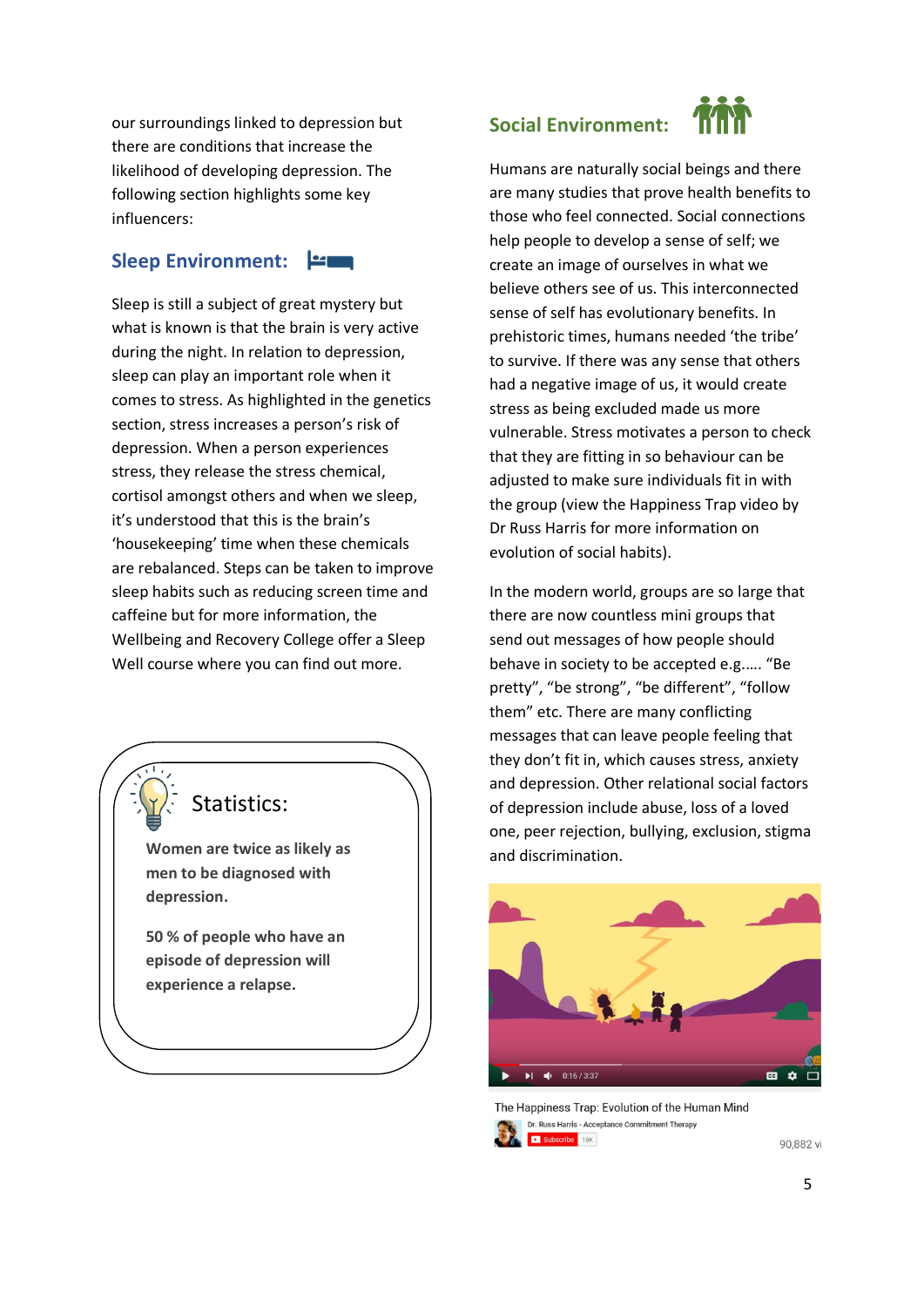#### **Physical Environment:**



The natural environment influences vulnerability to depression too. The Diagnostic and Statistical Manual of Mental Disorders, (DMS) recognises environmental pollutants in depression. High levels of pollutants and chemicals within our foods have the potential to alter the way our bodies function. It's still an area of developing research but there is mounting evidence to support healthy lifestyles, support good mental health and includes good nutrition, time out in nature and exercise.



## **Psychological**

In this section, the focus is on psychological factors influencing a person's vulnerability to developing depression. As with all of these headings, there are interlinking aspects that impact how a person externalises and internalises events thus influencing their experience. How a person's psychological state has developed is complex and it's influenced by the factors described (page 4). Below are three broad influencing factors in more detail:



Stress is an important and normal part of everyday life; in healthy doses, stress increases focus, motivation and concentration. It's the body's response to help us manage and respond to changes in our environment. When a change occurs that requires a response, the body kicks the flight, flight and freeze response into action; the heart beats faster, muscles tighten, and the body is ready for action. There is a feedback loop that allows the body to turn the flight

response on and off but in some cases, it remains open and people can develop chronic stress, anxiety and depression. People who have depression have been observed to have higher levels of cortisol<sup>6</sup> which in turn can impacts thoughts, behaviour, mood and immune system function.

The types of situations that cause people stress and increase a person's chances of developing depression depends on several factors, two of which are a person's genetic traits, a person's stress vulnerability and background.

People experience anxiety from stress when there is a sense that what is happening around them is beyond their ability to cope. It is for this reason that everyone experiences stress differently; what causes one individual to experience anxiety from stress may not register as something to worry about for another. Attending an interview, for example, may be panic inducing for someone with low self-worth or exciting for someone who believes they are good in interview situations. The person in this example, who experiences high levels of stress, is more vulnerable to depression than the other.

Common sources of stress include many aspects of life for example; no work/life balance, dysfunctional home life, loss, conflict in relationships, high pressure and demanding lifestyles or bullying at work or school.

# **Personality:**

1



<sup>6</sup> https://www.health.harvard.edu/mind-andmood/what-causes-depression